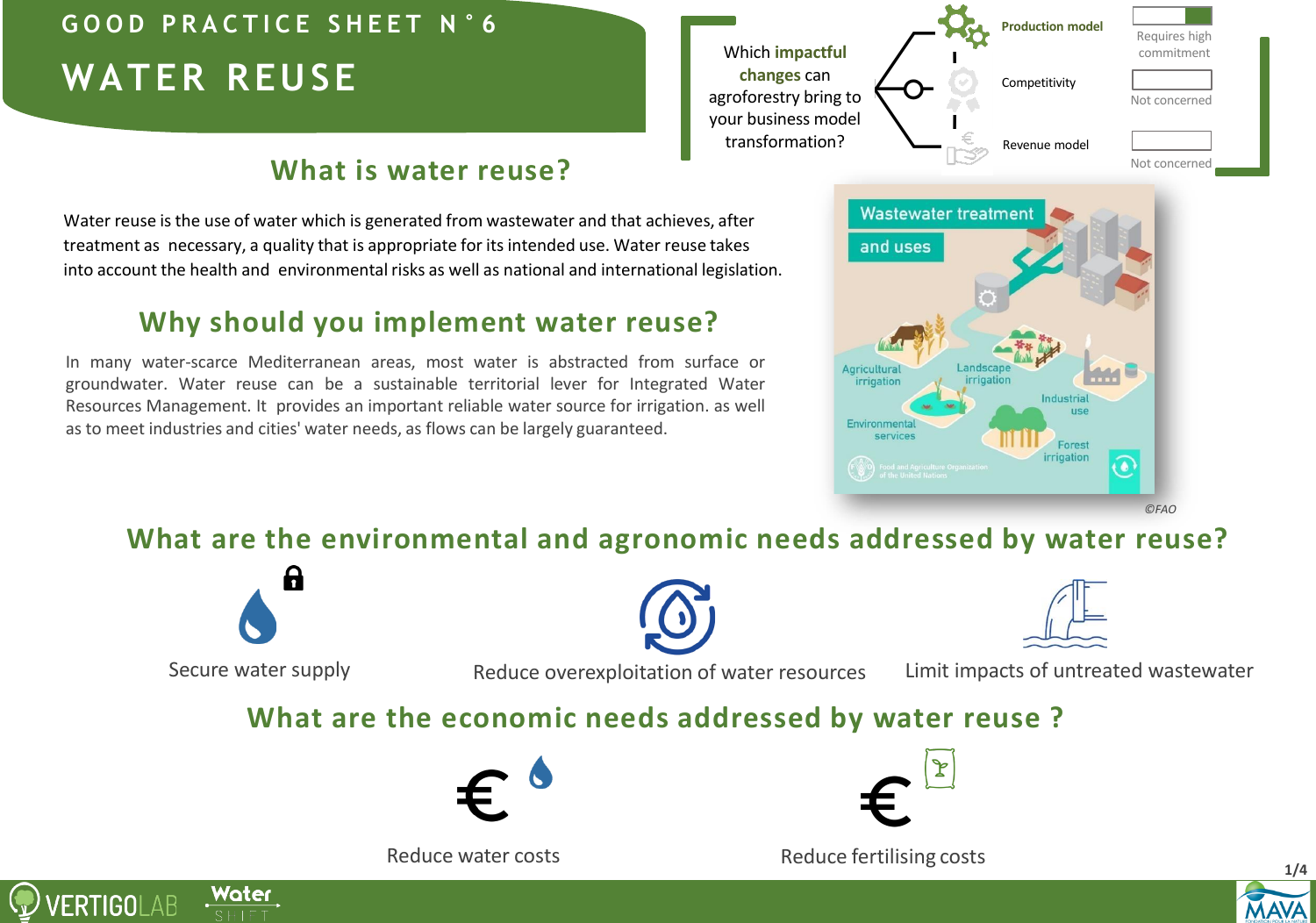

## **What are the key figures for water reuse?**

#### **AGRO-ENVIRONMENTAL IMPACTS SOCIAL IMPACTS ECONOMIC IMPACTS**

**Irrigation and fertilization of a wide variety of crops:** cereals, vegetables, fruits, meadows, citrus, fiber crops.

**Watersupply for large agricultural areas:** up to 23,000 ha in Israel or 25,000 ha in Italy by a single water reuse system.

Single water reuse systems allowing **a gain in drinking water of more than 50 million m3/year** (Italy, Greece, Spain) **or even more than 100 million m3/year** (Jordan, Israel)

**Direct aquifers' recharge and wetland preservation** in water stressed areas: 3 million m3/year for Ezousa aquifer recharge in Cyprus and 15 million m3/year for wetland preservation in Spain.

**Maintaining and creating jobs** on local and national scales: more than 20,000 jobs created and preserved in Jordan and more than 100,000 in Israel from water reuse projects. **The EU water sector includes 9,000 active SMEs and almost 500,000 jobs**.



#### **POTENTIAL DEVELOPMENT**

**Economic benefits for farmers with more than 50% reduction of water bill.** In Cyprus, reused treated water is supplied for irrigation uses for 33% of the price of fresh water.

An average added value for farmers estimated between **1.12 and 1.66€/m3** of water (examples in Jordan and France).

A potential value of about **346 million of euros** for non-exploited phosphate in Europe's wastewater.

**An estimated net profit of over 5 million euros** for farmers (from a water reuse project in France).

More than 40 billion m3 of wastewater are treated in EU every year, but **only 2,4% of treated wastewater is reused** (and less than 0.5% of annual EU freshwater withdrawals). **Europe could reuse 6 times the volume of treated water that is currently reused.**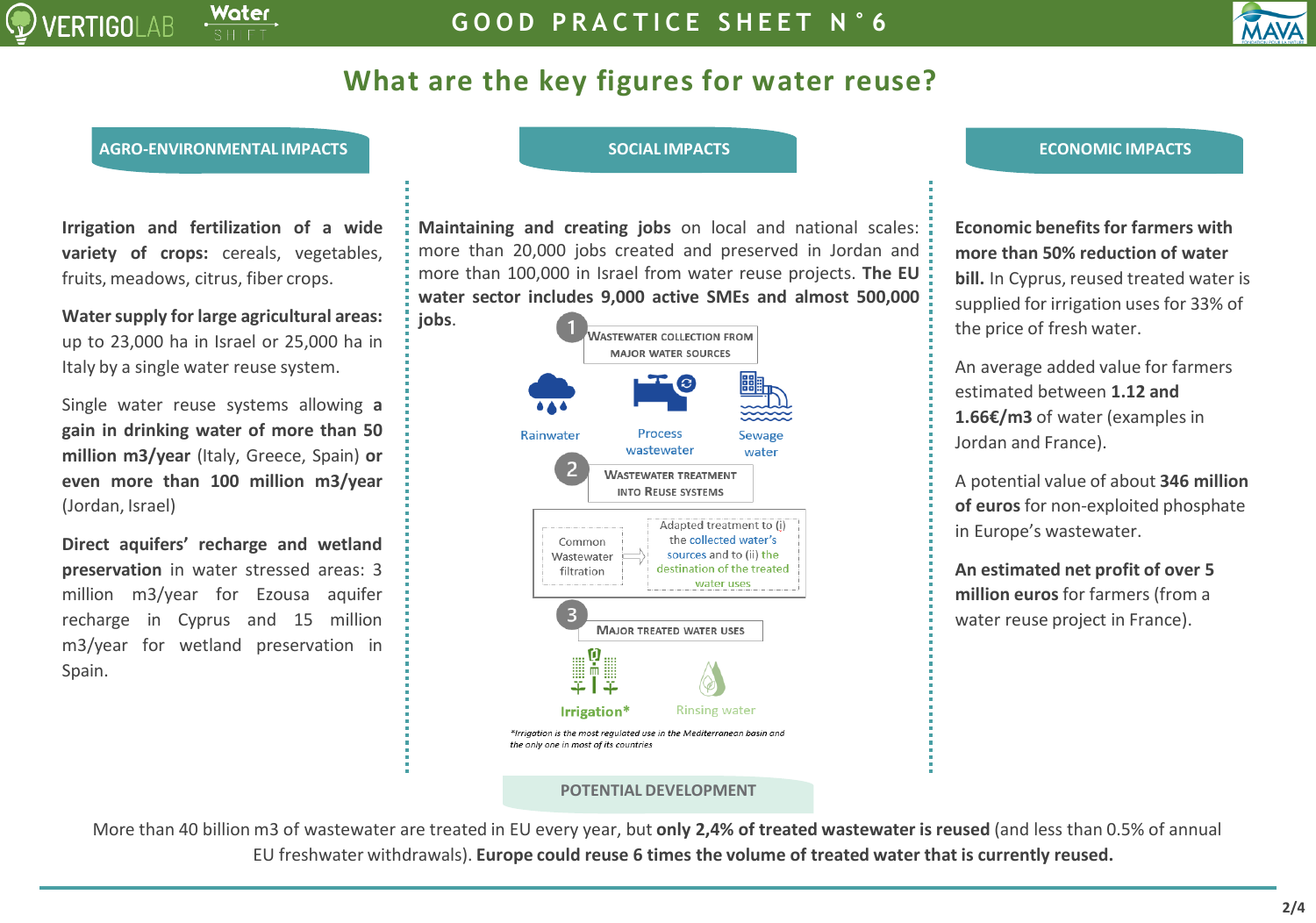

**G O O D P R A C T I C E S H E E T N ° 6**

#### **How to implement a water reuse system?**



**MAVA**